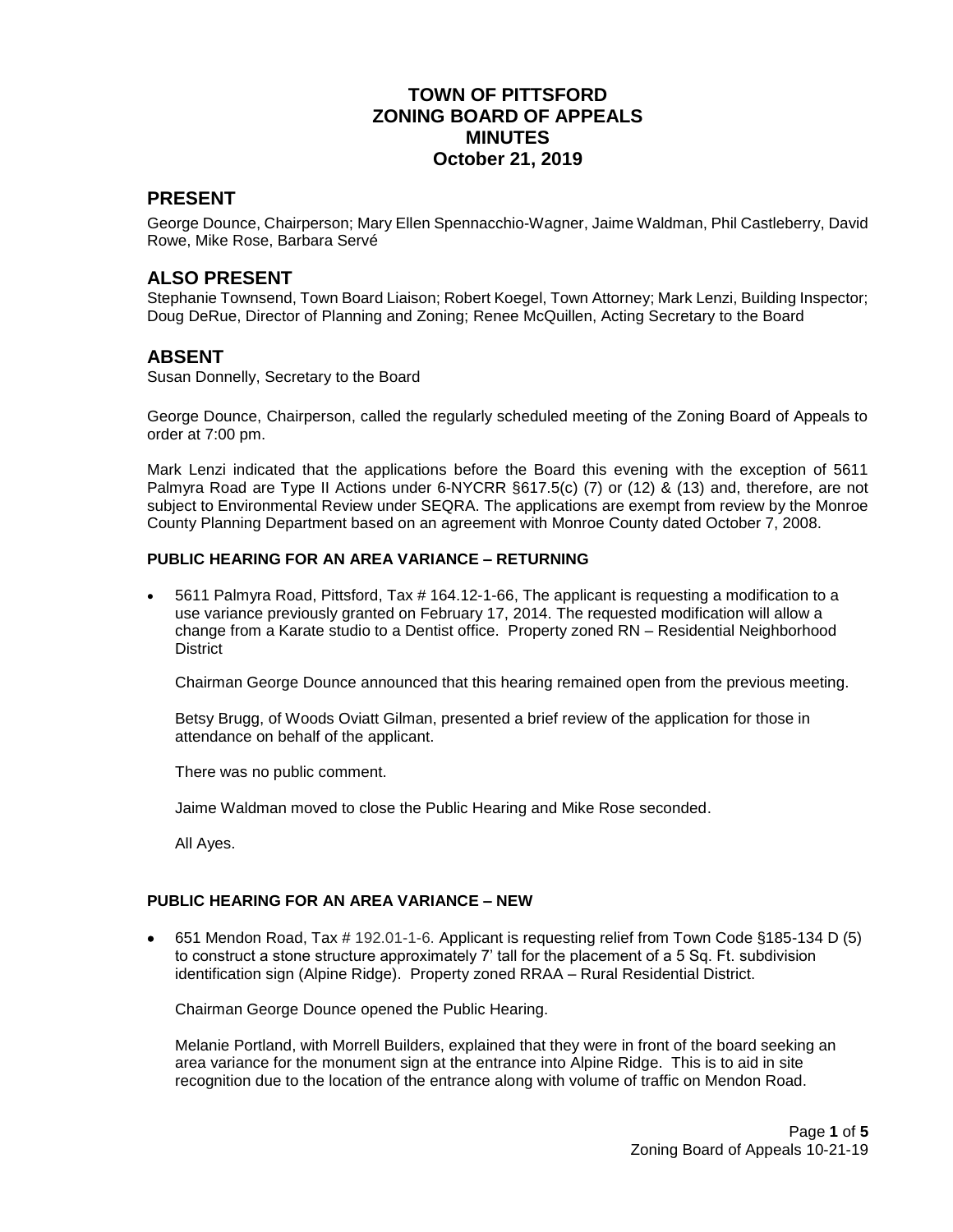Barbara Servé asked for clarification if they were reviewing the size of sign itself or the post. It was confirmed that the application was for the height of the post. Mike Rose asked about the proposed lighting of the sign and MaryEllen Spennacchio-Wagner inquired if there would be more than one sign.

Chairman George Dounce asked for public comment.

Steven Smeulders, 640 Mendon Road, cited traffic and line of sight concerns as why he was in opposition to the sign. He asked if the sign could be placed further back and across the road, similar to other signage on the road. Doug DeRue, Director of Planning and Zoning, confirmed that the proposed placement is outside of the State ROW.

David Rowe asked if a turning lane had been considered. Mr. DeRue commented that NYS DOT said no.

Mike Rose questioned if adding a street light was part of the proposed design.

Kevin Ryan, 619 Mendon Road, commented that they were at the meeting to see the design and is in favor of it. He additionally commented that he would prefer there be no street light added.

Phil Castleberry moved to close the Public Hearing and David Rowe seconded.

All Ayes.

 137 Caversham Woods, Tax # 163.20-2-44. Applicant is requesting relief from Town Code §185 – 17 B (1) for the placement of a shed encroaching approximately 18' into the front setback of Calkins Road. Property is zoned RN – Residential Neighborhood District.

Chairman George Dounce opened the Public Hearing.

Tom Brennan, the property owner, was present at the meeting to discuss the application.

Mr. Brennan discussed that he was seek the variance to allow for the placement of a 10x8 shed in the rear of his property with the visual impact minimized to both Calkins Road and Caversham Woods by both a wood fence and placement adjacent to a row of pine trees.

There was no public comment.

Mike Rose moved to close the Public Hearing and Barbara Servé seconded.

All Ayes.

## **DECISION FOR SPECIAL USE PERMIT– AREA VARIANCE**

A written Resolution to grant a special use permit for 5611 Palmyra Road was moved by Chairman George Dounce and seconded by Jaime Waldman.

Chairman George Dounce called for a roll call vote.

| Michael Rose voted                  | Ave       |
|-------------------------------------|-----------|
| Barbara Servé voted                 | Aye       |
| Jaime Waldman voted                 | Ave       |
| David Rowe voted                    | Abstained |
| Mary Ellen Spennacchio-Wagner voted | Aye       |
| George Dounce voted                 | Aye       |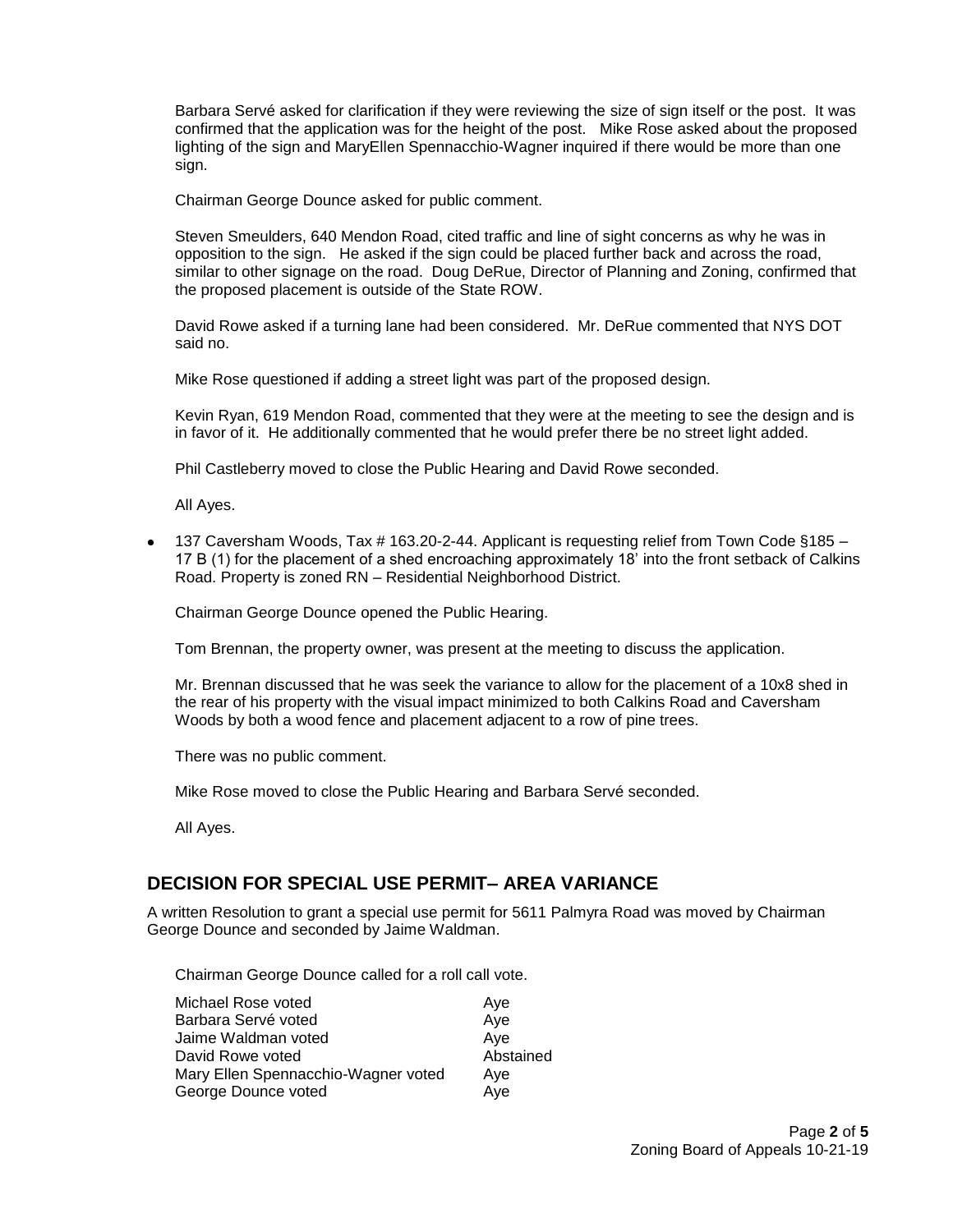The approved Resolution contains the following Specific Conditions:

- 1. Existing Use Variance condition #1 shall be modified as follows: The variance is modified to allow use of the property as a dental office, open for business between Monday through Friday, 8:00 am-5:30 pm, although patient emergencies may be seen outside of regular business hours, and employees may arrive before or leave after regular business hours.
- 2. Existing Use Variance condition #2 shall be modified as follows: The parking area must continue to be screened to prevent light spillage onto adjoining residential properties, utilizing fencing and/or plantings.
- 3. Existing Use Variance condition #3 is moot because the dilapidated barn has been demolished.
- 4. Existing Use Variance condition #4 shall be modified as follows: The variance is modified to allow installation of a new business identification sign not to exceed 10 square ft. in size and 4'6" in height. The sign will comply with the terms of existing Use Variance condition #4 with respect to location, but the lighting of the sign is limited to 7 am to 7 pm, and the sign may not be internally lit.
- 5. Existing Use Variance: condition #5 adjusted slightly in italics: Any exterior modifications/*reconstruction*, and/or signage is to be approved by the Design Review and Historic Preservation Board.
- 6. Existing Use Variance condition #6 shall be modified specifically as follows: The applicant is to apply for and receive a Building Permit and subsequent Certificate of Occupancy from the Town's Building Department and is subject to full compliance with New York State Building and Fire Code requirements.
- 7. Existing Use Variance condition# 7 remains the same; specifically as follows: Any expansion or relocation of the existing parking lot or structure would require an approved modification of the Use Variance by the ZBA.
- 8. As offered by the Applicant, lighting will be turned off when the office is closed and the building is not occupied, except as needed to comply with applicable codes or for safety and security. Further, the Town of Pittsford Code Enforcement Officer can require shielding or lighting adjustments if unreasonable impacts occur to residential properties or public rights of way.
- 9. The wooded area to the southwest of the fence is to be left in a reasonably natural state, and the clearing of any trees is subject to review and approval of the Department of Public Works.
- 10.The use as outlined by the application is limited to the first floor square footages indicated in the application (3830 sq. ft. + 560 sq. ft.). Existing or future basement areas cannot be occupied as work space, and may only be used for storage.
- 11.The storage garage is subject to approval of a Site Plan application to the Planning Board, pursuant to Article XXIX of Town Code.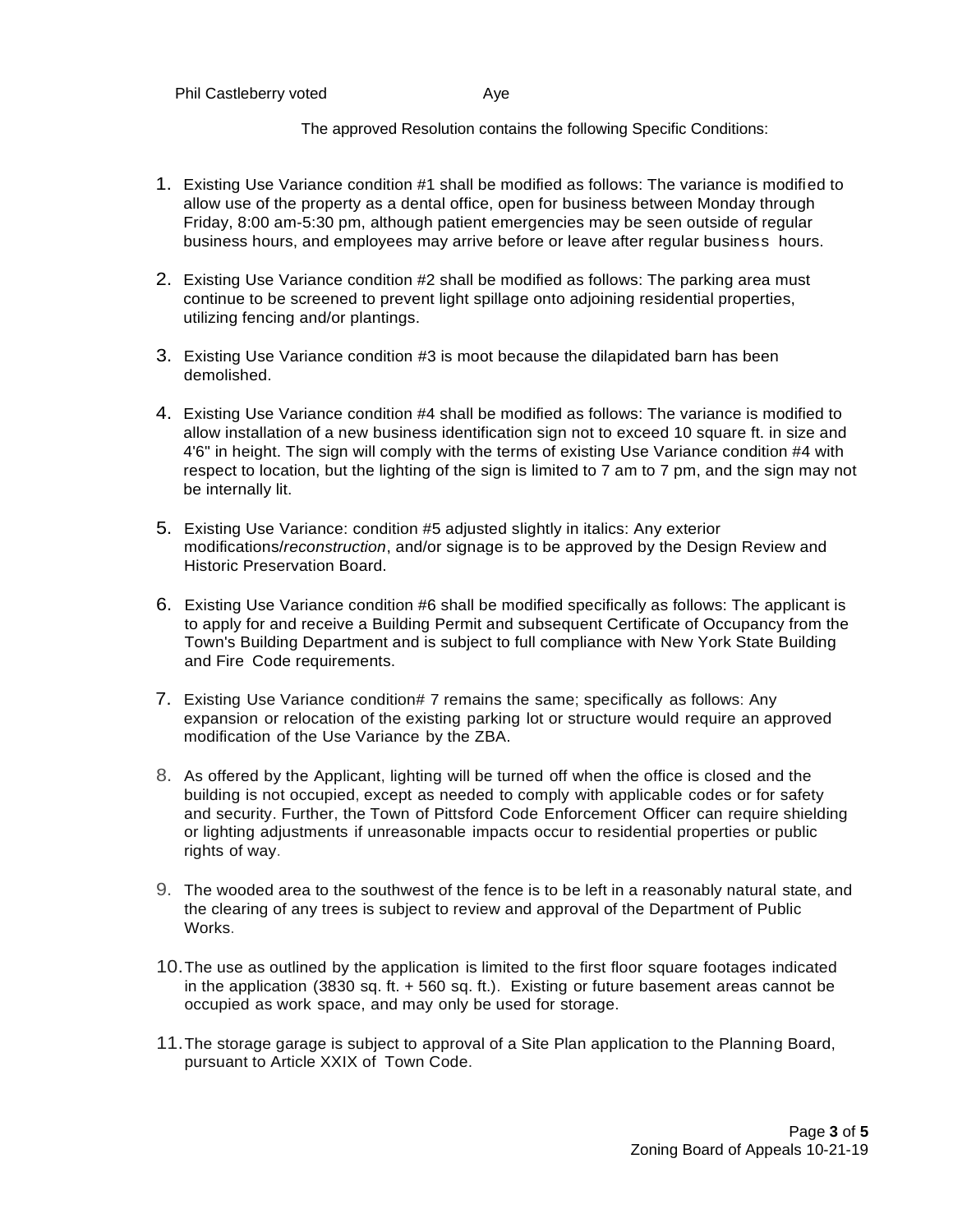12.Prior to the Building Department issuing a permit for work on site, the Monroe County Health Department must confirm in writing that the existing septic system is adequate for the dentist office use.

#### **DECISION FOR 651 MENDON ROAD – AREA VARIANCE**

A written Resolution to grant the area variance for 651 Mendon Road was moved by David Rowe and seconded by George Dounce.

Chairman George Dounce called for a roll call vote.

| Michael Rose voted                  | Ave |
|-------------------------------------|-----|
| Barbara Servé voted                 | Aye |
| Jaime Waldman voted                 | Aye |
| David Rowe voted                    | Aye |
| Mary Ellen Spennacchio-Wagner voted | Aye |
| George Dounce voted                 | Aye |
| Phil Castleberry voted              | Aye |

The approved Resolution contains the following Specific Conditions:

- 1. This variance is granted only for the plans submitted and prepared by the Applicant dated October 3, 2019.
- 2. All construction is to be completed by December 31, 2021.
- 3. The application is subject to approval of the Design Review and Historic Preservation Board.
- 4. Sign to be located a minimum of 25' from the edge of the pavement.

## **DECISION FOR 137 CAVERSHAM WOODS – AREA VARIANCE**

A written Resolution to grant the area variance for 137 Caversham Woods was moved by Phil Castleberry and seconded by Barbara Servé.

Chairman George Dounce called for a roll call vote.

| Michael Rose voted                  | Aye |
|-------------------------------------|-----|
| Barbara Servé voted                 | Aye |
| Jaime Waldman voted                 | Aye |
| David Rowe voted                    | Aye |
| Mary Ellen Spennacchio-Wagner voted | Aye |
| George Dounce voted                 | Aye |
| Phil Castleberry voted              | Aye |

The approved Resolution contains the following Specific Conditions:

1. This variance is granted only for the plans submitted and prepared by the Applicant dated October 3, 2019.